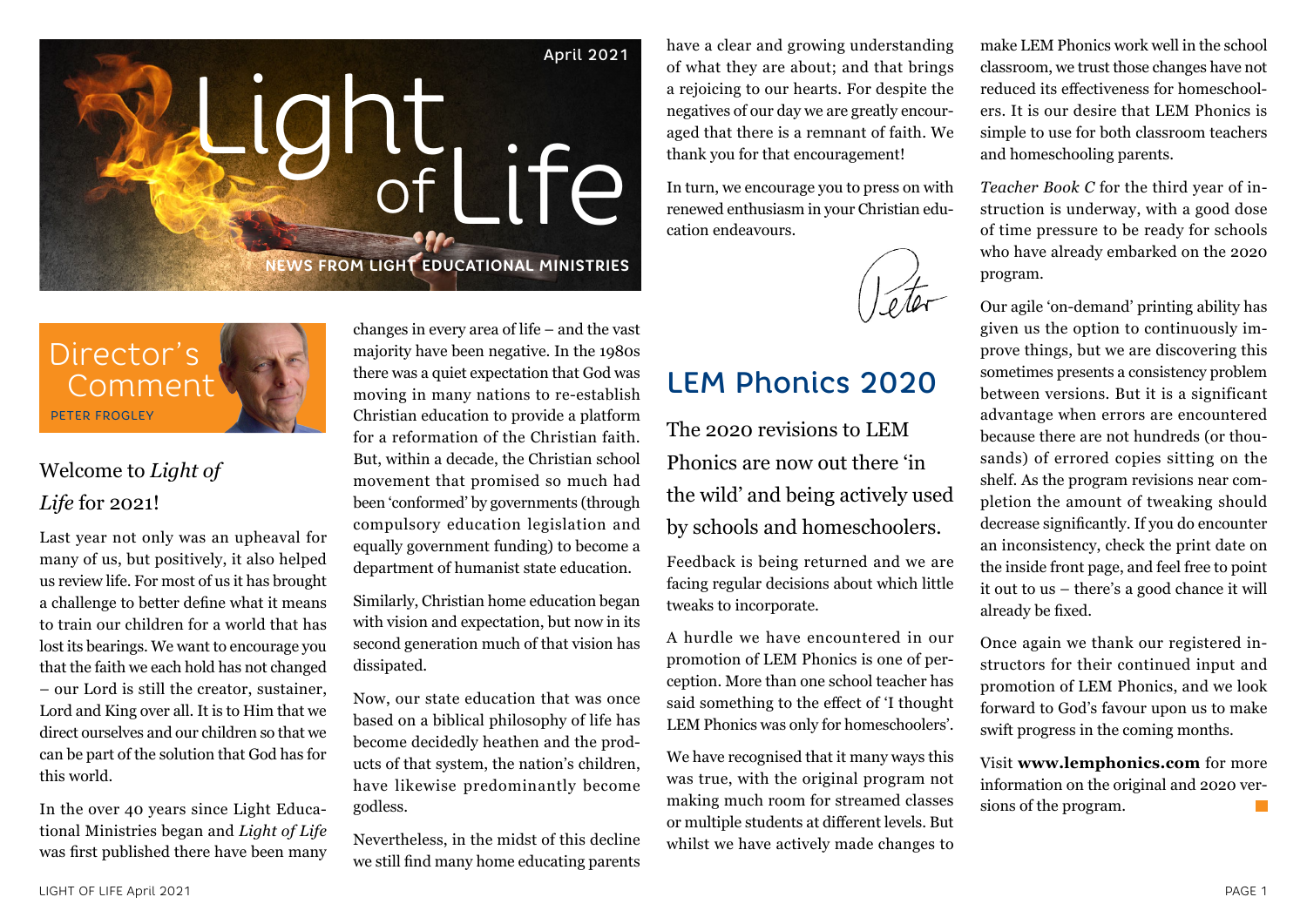



## Abeka New Edition

### Grade 8 Vocabulary, Spelling and Poetry II: 6th Edition

Includes 28 word lists that each contain 20 spelling words and 10 vocabulary words with definitions that correspond with selections from the literature text *Of Places*. These lists include exercises to help understand and apply spelling rules, use words in the correct context, and recognize homonyms, synonyms, and antonyms. The 6th edition features additional exercises that involve higher-level thinking such as analyzing prefixes, suffixes, and roots.

| Student Text             | \$30.50 |
|--------------------------|---------|
| Teacher Key              | \$42.70 |
| Student Ouiz Book        | \$16.65 |
| Teacher Key to Quiz Book | \$29.05 |

Abeka Click to order

## New Christian heroes biographies from YWAM



NET & GEOFF BENG

RICHARD WURMBRAND: LOVE YOUR ENEMIES Wurmbrand pioneered ministry behind the communist 'Iron Curtain'. **\$15.70**



JOHN FLYNN: INTO THE NEVER NEVER

Flynn was a Presbyterian minister who established the Royal Flying Doctor Service in Australia. **\$15.70**



**ANET & GEOFF BENGE** 

Live Wir

**ANET & GEOFF BENCI** 

#### JOHN NEWTON: CHANGE OF HEART

Newton was a slave trader who became an outstanding Christian minister and the author of *Amazing Grace.*

**\$15.70**

#### BENJAMIN FRANKLIN: LIVE WIRE

Franklin was a famous American statesman, writer, scientist, inventor, and President. **\$15.70**

YWAM Biographies Click to order

## Bite-sized biographies

*Bite-sized biographies* is a series of 17 short biographies designed for secondary and up. Some of the subjects are quite well-known and others are more obscure, but each is a delightful story of God's hand on the lives of His servants. Our young people need to read stories such as these to fill their hearts with faith and to learn to stand on the shoulders of the Christians who have gone before them.

One fascinating story is that of **Girolamo Savonarola**, a Catholic priest living in Florence, Italy, in the fifteenth century. Savonarola was a fire-brand for the Lord,



**BITESIZE BIOGRAPHIES** 



DOUGLAS BOND & DOUGLAS McCOMAS

preaching in the midst of the corrupt Italian Rennaissance. This included the Medici family and famous artists such as Michelangelo, who was led to faith through his ministry late in life. Eventually he fell foul of the Pope and was burned to death, but his testimony lives on and he is remembered by a plaque set in the cobblestones of the town square of Florence. **\$14.95**

Bite-sized Biographies Click to order

# Clearance

We have a large selection of damaged stock and old editions from Rod and Staff, Abeka, Bob Jones and Christian Liberty Press.

Grab a bargain while stocks last!

![](_page_1_Picture_31.jpeg)

Clearance specials Click to order